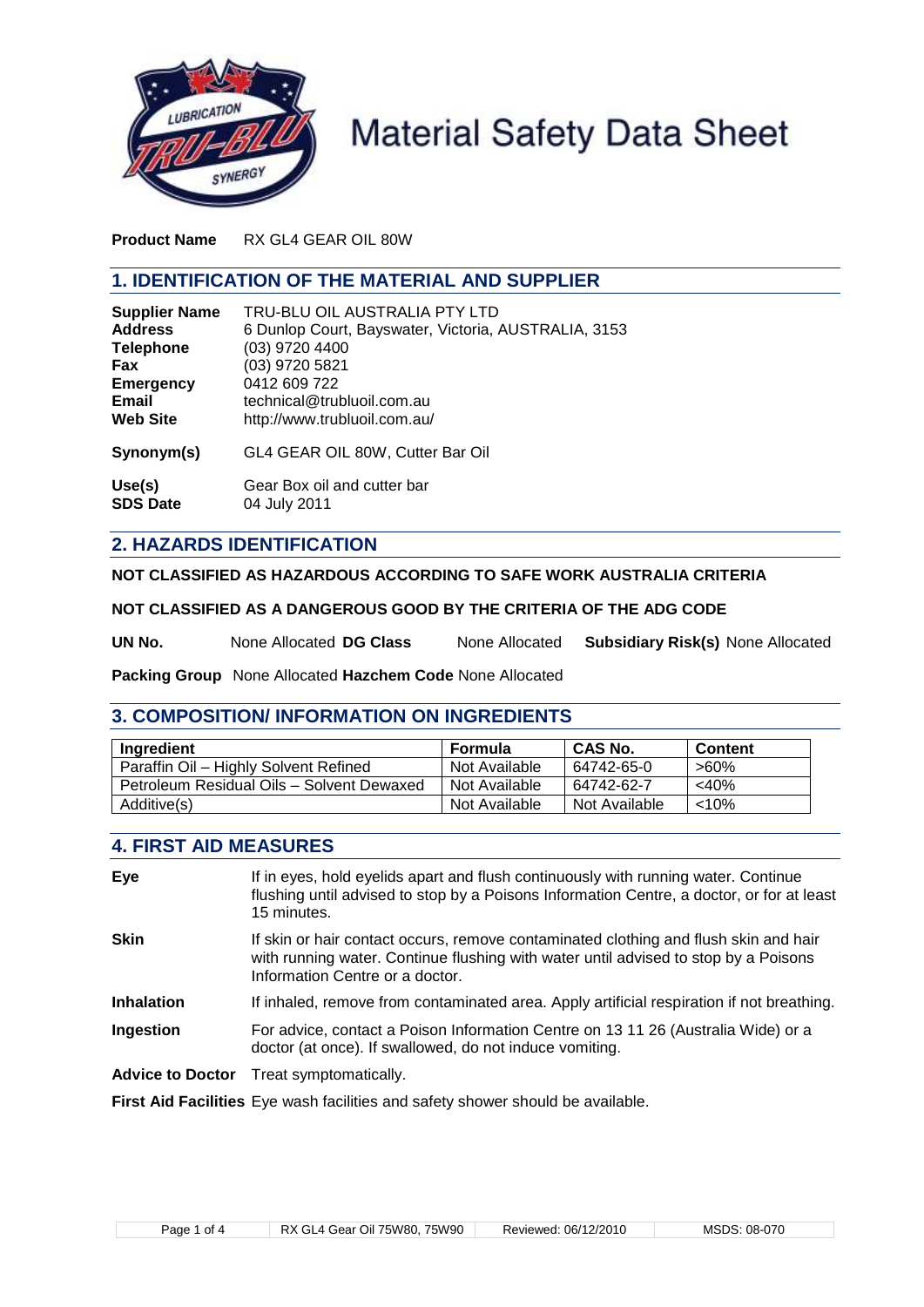# **5. FIRE FIGHTING MEASURES**

**Flammability** Combustible. May evolve toxic gases (carbon oxides, hydrocarbons) when heated to decomposition **Fire and** Evacuate area and contact emergency services. Toxic gases may be evolved in a fire **Explosion** situation. Remain upwind and notify those downwind of hazard. Wear full protective equipment including Self Contained Breathing Apparatus (SCBA) when combating fire. Use waterfog to cool intact containers and nearby storage areas.

**Extinguishing** Dry agent, carbon dioxide or foam. Prevent contamination of drains or waterways.

**Hazchem Code** None Allocated

# **6. ACCIDENTAL RELEASE MEASURES**

**Spillage** Use personal protective equipment. Clear area of all unprotected personnel. Ventilate area where possible. Contain spillage, then cover / absorb spill with non-combustible absorbant material (vermiculite, sand, or similar), collect and place in suitable containers for disposal.

### **7. STORAGE AND HANDLING**

- **Storage** Store in a cool, dry, well-ventilated area, removed from oxidising agents, acids, alkalis, heat or ignition sources and foodstuffs. Ensure containers are adequately labelled, protected from physical damage and sealed when not in use. Check regularly for leaks or spills. Large storage areas should have appropriate fire protection systems. Store as a Class C2 Combustible Liquid (AS1940).
- **Handling** Before use carefully read the product label. Use of safe work practices are recommended to avoid eye or skin contact and inhalation. Observe good personal hygiene, including washing hands before eating. Prohibit eating, drinking and smoking in contaminated areas.

# **8. EXPOSURE CONTROLS/ PERSONAL PROTECTION**

#### **Exposure Standards**

| Indredient       | ∢eference           | TWA   |            | ∟∟<br>◡ |     |
|------------------|---------------------|-------|------------|---------|-----|
| Mineral oil mist | (AUS)<br><b>SWA</b> | $- -$ | ma/m3<br>ີ | --      | --  |
| Mineral Oil Mist | (AUS)<br>SWA        | $-$   | ma/m3<br>ີ | $- -$   | $-$ |

**Biological Limits** No biological limit allocated.

**Engineering** Avoid inhalation. Use in well ventilated areas. Where an inhalation risk exists, **Controls** mechanical extraction ventilation is recommended. Maintain vapour levels below the recommended exposure standard.

**PPE** Wear splash-proof goggles and PVC or rubber gloves. When using large quantities or where heavy contamination is likely, wear: coveralls. Where an inhalation risk exists, wear: a Type A (Organic vapour) respirator. With prolonged use, wear: viton (R) or nitrile gloves and coveralls.

# **9. PHYSICAL AND CHEMICAL PROPERTIES**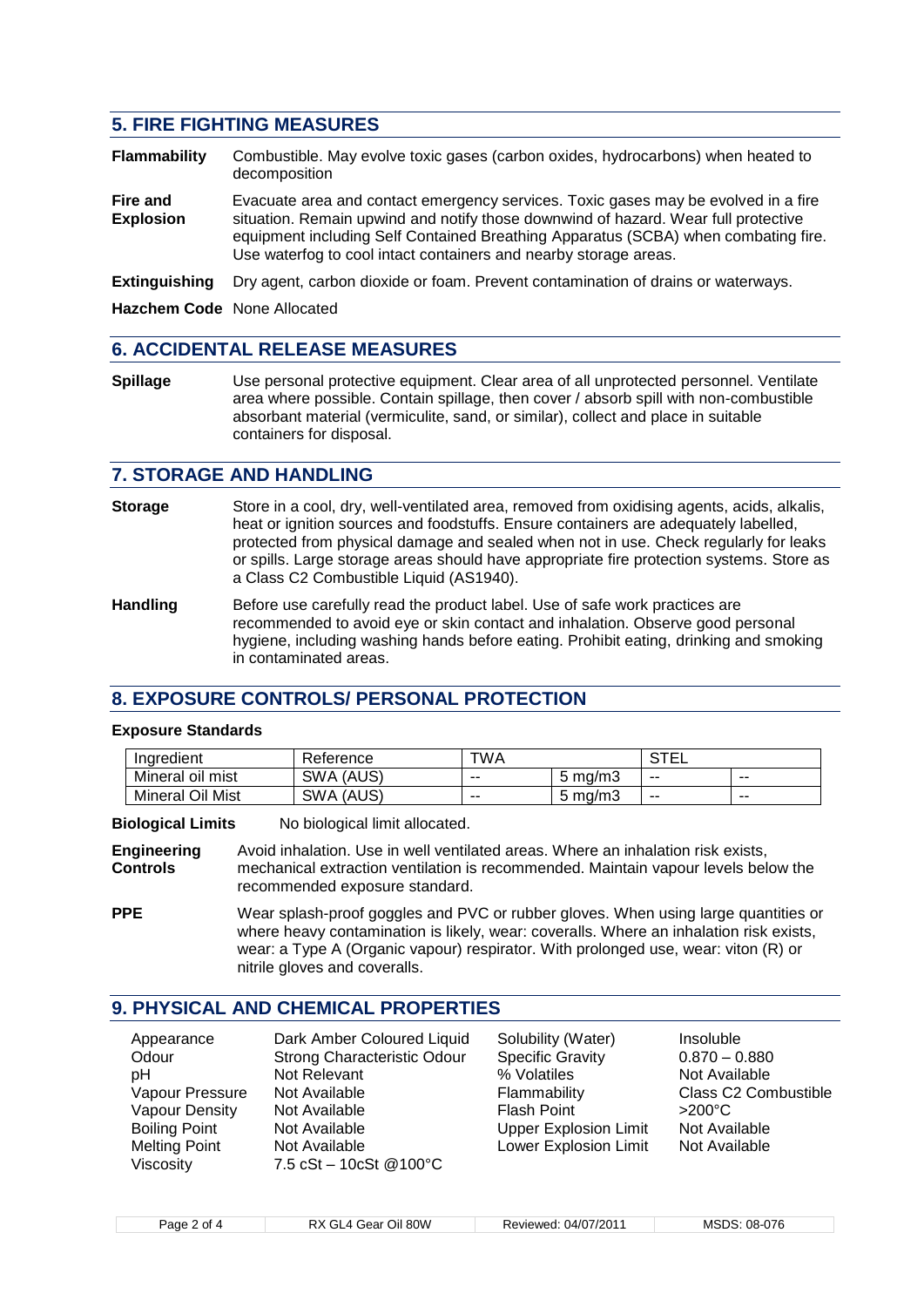# **10. STABILITY AND REACTIVITY**

| <b>Chemical Stability</b>                                   | Stable under recommended conditions of storage.                                                                                          |
|-------------------------------------------------------------|------------------------------------------------------------------------------------------------------------------------------------------|
| <b>Conditions to Avoid</b>                                  | Avoid heat, sparks, open flames and other ignition sources.                                                                              |
| <b>Material to Avoid</b>                                    | Incompatible with oxidising agents (eg. Hypochlorites), acids (eg. nitric acid),<br>alkalis (eg. hydroxides), heat and ignition sources. |
| <b>Hazardous</b><br><b>Decomposition</b><br><b>Products</b> | May evolve toxic gases (carbon oxides, hydrocarbons) when heated to<br>decomposition.                                                    |
|                                                             |                                                                                                                                          |

**Hazardous Reactions** Polymerization is not expected to occur.

# **11. TOXICOLOGICAL INFORMATION**

**Health Hazard** Low toxicity. Use safe work practices to avoid eye or skin contact and inhalation. The **Summary** mineral oil contained within this product is highly refined and therefore is not classifiable as to its carcinogenicity in humans (IARC Group 3).

**Eye** Low to moderate irritant. Contact may result in irritation, lacrimation, pain and redness.

**Inhalation** Low irritant. Over exposure may result in irritation of the nose and throat, with coughing.

- **Skin** Low irritant. Prolonged or repeated contact may result in mild irritation, rash and dermatitis.
- **Ingestion** Low toxicity. Ingestion of large quantities may result in nausea, vomiting, abdominal pain, diarrhoea, and drowsiness. Aspiration may result in chemical pneumonitis and pulmonary oedema.

**Toxicity** Data No LD50 data available for this product.

#### **12. ECOLOGICAL INFORMATION**

**Environment** Mineral oils biodegrade slowly and should not be released to waterways or soil. They can float on water, restricting oxygen exchange with possible asphyxiation of aquatic life.

- **Ecotoxicity** Not classified as dangerous to the aquatic environment.
- **Persistence /** Expected to be inherently biodegradable. **Degradability**

**Mobility** Low solubility and is expected to migrate from water to the land. Expected to partition to sediment and wastewater solids.

#### **13. DISPOSAL CONSIDERATIONS**

**Waste Disposal** Reuse where possible or return to the manufacturer. May be recycled. Do not release to drains or waterways. Contact the manufacturer for additional information

Legislation **Dispose of in accordance with relevant local legislation.** 

#### **14. TRANSPORT INFORMATION**

#### **NOT CLASSIFIED AS A DANGEROUS GOOD BY THE CRITERIA OF THE ADG CODE**

| <b>Shipping</b> | None              | <b>Packing</b>  | None              | <b>Hazchem</b>                |
|-----------------|-------------------|-----------------|-------------------|-------------------------------|
| <b>Name</b>     | Allocated         | Group           | Allocated         | Code                          |
| UN No.          | None<br>Allocated | <b>DG Class</b> | None<br>Allocated | <b>Subsidiary</b><br>Risks(s) |

None Allocated

None Allocated